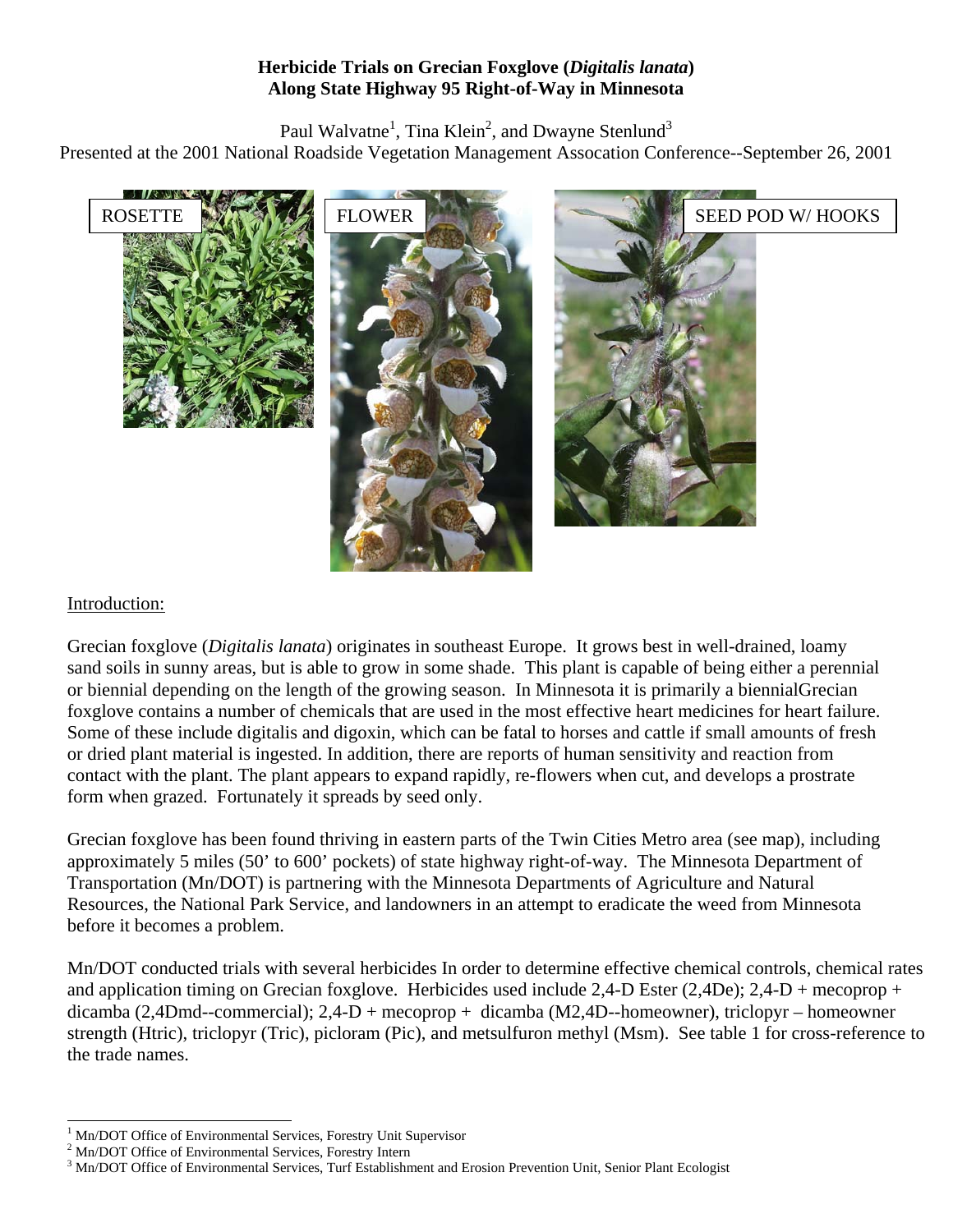| Herbicide    | Herbicide Name       | Trade Name and                                        | User Availability |  |
|--------------|----------------------|-------------------------------------------------------|-------------------|--|
| Abbreviation | (% Active Ingred)    | Manufacturer                                          |                   |  |
| 2,4De        | 2,4-D Ester          | $LV4^{\circledcirc} \Rightarrow$ Cenex                | Commercial        |  |
|              | $(66.2\%)$           | LandoLakes                                            |                   |  |
| $2,4$ Dmd    | $2,4-D$ (30.56%)+    | Strike $3^{\circledcirc} \Rightarrow$ Riverside       | Commercial        |  |
|              | mecoprop             |                                                       |                   |  |
|              | $(16.34\%) +$        |                                                       |                   |  |
|              | dicamba $(2.77%)$    |                                                       |                   |  |
| M2,4D        | Mecoprop $(10.6\%)$  | Weed B Gon <sup>®</sup> $\Rightarrow$ Ortho           | Homeowner         |  |
|              | $2,4-D$ (3.05%)+     | Lawn Weed Killer <sub>2</sub>                         |                   |  |
|              | dicamba $(1.30\%)$   |                                                       |                   |  |
| Htric        |                      | Weed B Gon <sup>®</sup> $\Rightarrow$ Ortho           | Homeowner         |  |
|              | Triclopyr $(8\%)$    | Chickweed, Clover, &                                  |                   |  |
|              |                      | Oxalis Killer                                         |                   |  |
| Tric         |                      | Garlon $4^{\circledR} \Rightarrow$ Dow                | Commercial        |  |
|              | Triclopyr $(61.6\%)$ | AgriSciences                                          |                   |  |
|              |                      |                                                       |                   |  |
| Pic          |                      | Tordon $K^{\circledR} \Rightarrow$ Dow                | Commercial        |  |
|              | Picloram $(24.4\%)$  | AgriSciences                                          |                   |  |
|              |                      |                                                       |                   |  |
| Msm          | Metsulfron methyl    | $\text{Escont}^{\circledR} \Rightarrow \text{DuPont}$ | Commercial        |  |
|              | $(60\%)$             |                                                       |                   |  |
|              |                      |                                                       |                   |  |

Table 1. Herbicide – Trade name Cross-Reference

## Materials and Methods:

Mn/DOT set up 210, one square meter plots along T.H. 95 north of Stillwater, MN, in order to determine herbicide efficacy on Grecian foxglove. We used seven herbicide treatments and a control of water. Different rates of certain herbicides were used. To test best treatment timing, applications were made in fall 1999, spring 2000 and summer 2000. Each treatment was replicated six times in randomly assigned plots per season using a simple random sampling process. If the plot did not have at least 20 plants, we selected the next highest numbered plot with at least 20 plants. Most plots had both the rosette form and the second year upright form. All applications were made with a backpack sprayer (Solo 425).

For the fall application, the labeled rate of herbicide was mixed with 0.5 gallon of water plus surfactant and several drops of blue dye (used to aid uniform application in the plot). The amount of the surfactant added to the water was not noted. Each plot was sprayed for 11 seconds and pressure was not noted.

For spring and summer applications, we mixed the calculated label amount of herbicide, 2.4 ml of Activate Plus and 2 ml of dye with one quart of water. The only exception was with Msm, which we mixed the proper amount of herbicide with 3 gallons of water, 29 ml of Activate Plus, and 12 ml of dye. Excess Msm mixture was sprayed on Grecian foxglove plants outside of the plots. Each plot was sprayed for 12 seconds at 21 psi (held constant with a controlled flow valve tip supplied by H.D. Hudson Manufacturing Company) in both the spring and summer applications. Table 1 shows the rate that each herbicide was applied for each season.

<sup>\*</sup>The mention of trade names or companies does not constitute endorsement.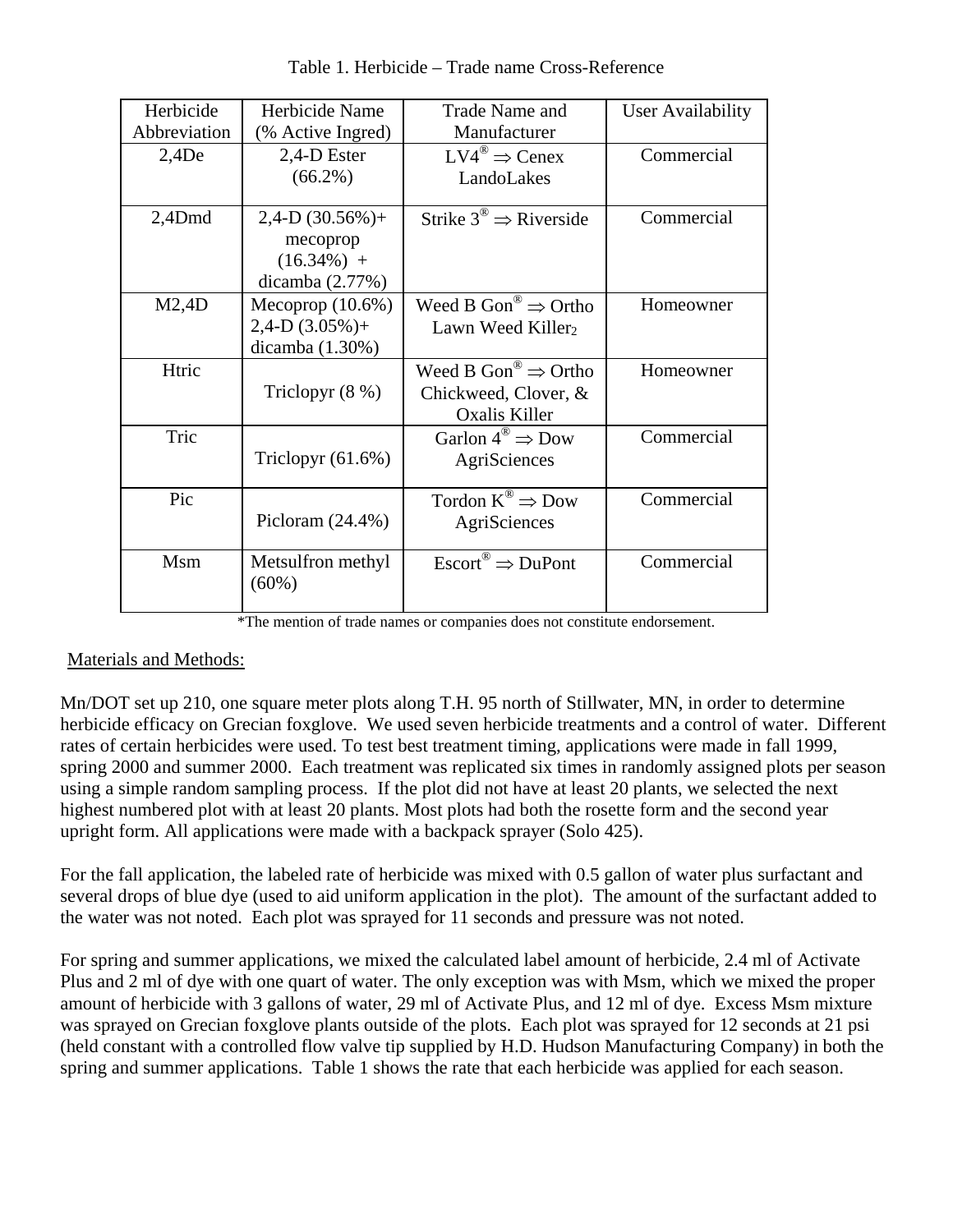# Results:

The most effective and consistent herbicide was Metsulfron methyl (Msm). It eliminated at least 94% of the plants for each application. Msm also provided good residual control of any germinating foxglove seed in all the plots. Picloram was only effective when sprayed in fall, where it eliminated 87% of the plants. 2,4-D Ester killed 64% of the plants when sprayed in fall and 11% when sprayed in spring.  $2,4-D$  + mecoprop + diacamba (2,4Dmd) killed 39% of the plants when sprayed in fall and 3% when sprayed in the spring. Triclopyr (Commercial) eliminated 21% of the plants when sprayed in fall and 6% when sprayed in spring. M2,4D (Homeowner formulation) ineffective, giving only 5% control when sprayed in summer and no control in the fall and spring applicatons. Triclopyr (Homeowner formulation) was not effective during any season. Table 2 lists results of all treatments.

## Conclusion/Discussion:

The herbicide that worked most effectively was Metsulfron methyl (Msm). However during the fall application, it was applied at a rate approximately 5 times the targeted rate amount due to a calculation error. Applying Msm too heavy resulted in high mortality of cool-season grasses. Msm applied at the target rate of .5 ounces per acre for spring and summer 2000 treatments provided good Grecian foxglove control with little to no observable cool-season grass damage.

The amount of each herbicide was changed at least one time during the experiment because of recalculation of rates. This was done to attempt to treat the Grecian foxglove at the target rate of each herbicide. Table 3 documents the rate changes.

Surrounding plots may have impacted the mortality percentage on Mecoprop  $+ 2,4-D +$  dicamba (M2,4D) in the summer application due to spray drift resulting from spraying taller plants. Plants in one M2,4D plot showed Msm damage resulting from three adjacent plots sprayed with Msm.

Msm is effective at the rates applied; however it is easy to over apply these types of ultra low volume herbicides in small volume tank mixes. The two homeowner strength mixes did not work at the labeled rates for control of Grecian foxglove. Multiple rate adjustments with, Picloram and 2,4-D Ester clouds the results, however, we document the adjustments of rates for the record.

## Acknowledgements:

The authors wish to especially acknowledge Jon Storr, United Agri-Products—Timberland (formerly Pro Source One), for providing test products and plot installation and monitoring assistance. We also acknowledge the assistance of Katie Hetchler – Mn/DOT Graduate Engineer in rotation, Bob Wryk – Mn/DOT Metro Division Maintenance Superintendent, and Stanly Ross – Mn/DOT Metro Division Coordinator of Sprayer Operators.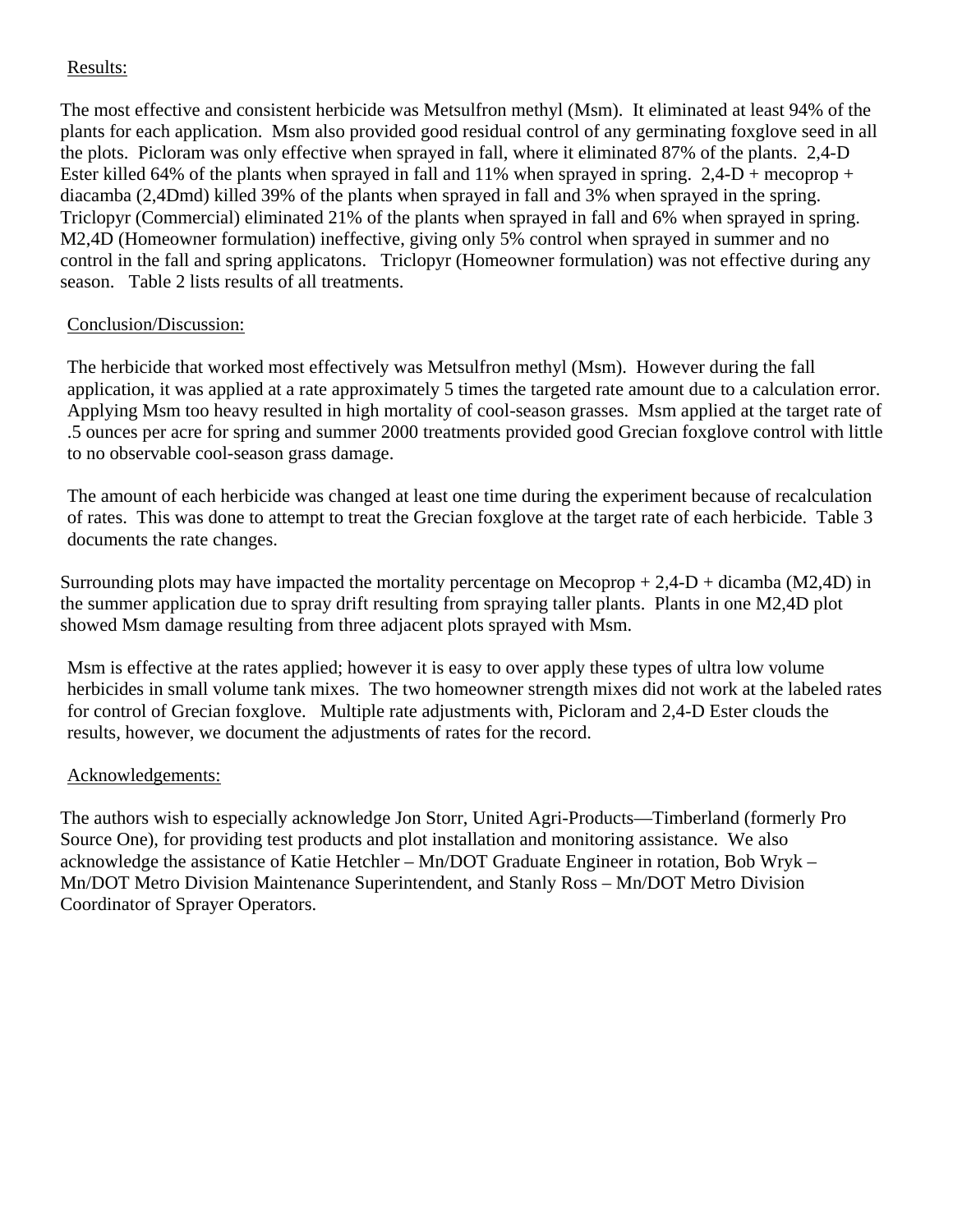Table 2. Results for Each Application Date and Treatment

| Date of<br><b>Application</b>                                       | October 6, 1999                          |                                          |                                          | May 31, 2000                              |                                          | July 12, 2000                           |                                          |                                          |                                            |
|---------------------------------------------------------------------|------------------------------------------|------------------------------------------|------------------------------------------|-------------------------------------------|------------------------------------------|-----------------------------------------|------------------------------------------|------------------------------------------|--------------------------------------------|
| <b>Treatment</b>                                                    | Average Initial<br><b>Foxglove Count</b> | % dead<br>after 1<br>month<br>(10/27/99) | % dead<br>after 7<br>months<br>(5/31/00) | % dead<br>after 10<br>months<br>(8/17/00) | Average Initial<br><b>Foxglove Count</b> | % dead<br>after 1<br>month<br>(6/29/00) | % dead<br>after 3<br>months<br>(8/17/00) | Average Initial<br><b>Foxglove Count</b> | % dead<br>after $1+$<br>month<br>(8/17/00) |
| Control                                                             | 45                                       | $NC*$                                    | 0%                                       | 2.2%                                      | 53                                       | 0%                                      | 0%                                       | 31                                       | 0%                                         |
| 2,4-D Ester                                                         | 55                                       | NC                                       | 93%                                      | 64.4%                                     | 31                                       | 9%                                      | 11.4%                                    | 29                                       | 0%                                         |
| $2,4-D + \text{Meroprop}$<br>+ Dicamba<br>(Strike $3^{\circledR}$ ) | 40                                       | <b>NC</b>                                | 60%                                      | 39.6%                                     | 39                                       | 2.5%                                    | 3.4%                                     | 30                                       | 0%                                         |
| $2,4-D + B$ anvel<br>(Weed B $Gon^@$ )                              | 43                                       | NC                                       | 16%                                      | 3.5%                                      | 48                                       | 0%                                      | 0%                                       | 44                                       | 5.6%                                       |
| Garlon<br>(Weed B $Gon^@$ )                                         | 45                                       | NC                                       | $-7\%$ **                                | $-5.2\%**$                                | 45                                       | 0%                                      | 0%                                       | 39                                       | 0%                                         |
| Triclopyr<br>(Garlon $4^{\circledR}$ )                              | 44                                       | NC                                       | 36%                                      | 21.2%                                     | 42                                       | 2%                                      | 6.3%                                     | 34                                       | $0\%$                                      |
| Picloram<br>(Tordon $K^{\circledR}$ )                               | 37.5                                     | NC                                       | 84%                                      | 87.1%                                     | 47                                       | 0%                                      | 0%                                       | 38                                       | 0%                                         |
| Metsulfron methyl<br>$(Escort^{\circledR})$                         | 34                                       | <b>NC</b>                                | 100%                                     | 97.6%                                     | 28                                       | 93%                                     | 98.8%                                    | 36                                       | 94.1%                                      |

 $N = Not$  Counted—none of the plants in treated plots showed appreciable herbicide effects after 22 days, however by the May 31, 2000 evaluation date herbicide effects were

clearly evident<br>\*\* Negative percentages indicate an increase in the number of foxglove plants per plot